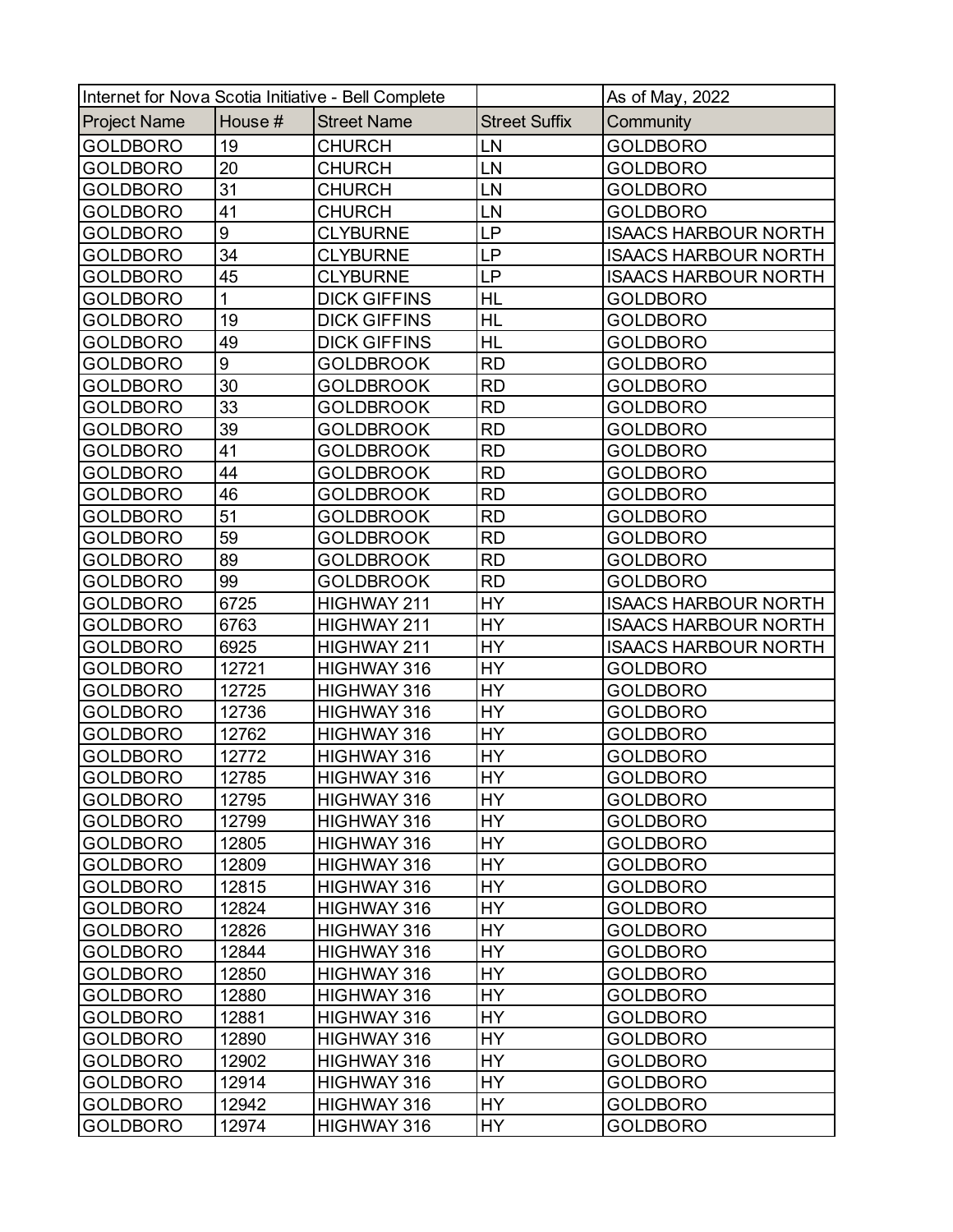| <b>HY</b><br>12984<br>GOLDBORO<br>HIGHWAY 316<br><b>GOLDBORO</b><br>HY<br>GOLDBORO<br>12992<br>HIGHWAY 316<br><b>GOLDBORO</b><br>HY<br>GOLDBORO<br>13002<br>HIGHWAY 316<br><b>GOLDBORO</b><br>HY<br>13022<br><b>GOLDBORO</b><br>HIGHWAY 316<br><b>GOLDBORO</b><br>13024<br>HY<br>GOLDBORO<br>HIGHWAY 316<br><b>GOLDBORO</b><br>13034<br>HΥ<br>GOLDBORO<br>HIGHWAY 316<br><b>GOLDBORO</b><br><b>HY</b><br>13038<br>GOLDBORO<br>HIGHWAY 316<br><b>GOLDBORO</b><br>13042<br>HY<br>GOLDBORO<br>HIGHWAY 316<br><b>GOLDBORO</b><br>HY<br>13044<br>HIGHWAY 316<br>GOLDBORO<br><b>GOLDBORO</b><br>13062<br>HY<br>GOLDBORO<br>HIGHWAY 316<br><b>GOLDBORO</b><br>13064<br>HY<br>GOLDBORO<br>HIGHWAY 316<br><b>GOLDBORO</b><br>HΥ<br>GOLDBORO<br>13074<br>HIGHWAY 316<br><b>GOLDBORO</b><br><b>HY</b><br>13086<br>GOLDBORO<br>HIGHWAY 316<br><b>GOLDBORO</b><br>HY<br>GOLDBORO<br>13094<br>HIGHWAY 316<br><b>GOLDBORO</b><br>HY<br>13114<br>HIGHWAY 316<br>GOLDBORO<br><b>GOLDBORO</b><br>13132<br>HY<br>HIGHWAY 316<br>GOLDBORO<br><b>GOLDBORO</b><br>13208<br>HY<br><b>GOLDBORO</b><br>HIGHWAY 316<br><b>GOLDBORO</b><br>13218<br>HΥ<br>HIGHWAY 316<br>GOLDBORO<br><b>GOLDBORO</b><br><b>HY</b><br>13268<br>GOLDBORO<br>HIGHWAY 316<br><b>GOLDBORO</b><br>13348<br>HY<br><b>GOLDBORO</b><br>HIGHWAY 316<br><b>GOLDBORO</b><br>HY<br>GOLDBORO<br>13356<br>HIGHWAY 316<br><b>GOLDBORO</b><br>13358<br>HY<br>GOLDBORO<br>HIGHWAY 316<br><b>GOLDBORO</b><br>13379<br>HY<br>GOLDBORO<br>HIGHWAY 316<br><b>GOLDBORO</b><br>13387<br>HΥ<br>HIGHWAY 316<br>GOLDBORO<br><b>GOLDBORO</b><br>13388<br>HY<br>GOLDBORO<br>HIGHWAY 316<br><b>GOLDBORO</b><br>13478<br>HY<br>GOLDBORO<br>HIGHWAY 316<br><b>ISAACS HARBOUR NORTH</b><br>HY<br>GOLDBORO<br>13508<br>HIGHWAY 316<br><b>ISAACS HARBOUR NORTH</b><br>13510<br>HY<br><b>GOLDBORO</b><br>HIGHWAY 316<br><b>ISAACS HARBOUR NORTH</b><br>13514<br>HY<br><b>GOLDBORO</b><br>HIGHWAY 316<br><b>ISAACS HARBOUR NORTH</b><br>HY<br>13557<br>HIGHWAY 316<br>GOLDBORO<br><b>ISAACS HARBOUR NORTH</b><br>13559<br>HY<br>GOLDBORO<br>HIGHWAY 316<br><b>ISAACS HARBOUR NORTH</b><br>HY<br><b>GOLDBORO</b><br>13563<br>HIGHWAY 316<br><b>ISAACS HARBOUR NORTH</b><br>13566<br>HY<br><b>GOLDBORO</b><br>HIGHWAY 316<br><b>ISAACS HARBOUR NORTH</b><br>13569<br>HY<br><b>GOLDBORO</b><br>HIGHWAY 316<br><b>ISAACS HARBOUR NORTH</b><br>HY<br><b>GOLDBORO</b><br>13602<br>HIGHWAY 316<br><b>ISAACS HARBOUR NORTH</b><br><b>GOLDBORO</b><br>13611<br>HY<br>HIGHWAY 316<br><b>ISAACS HARBOUR NORTH</b><br>13612<br>HY<br><b>GOLDBORO</b><br>HIGHWAY 316<br><b>ISAACS HARBOUR NORTH</b><br><b>GOLDBORO</b><br>13617<br>HIGHWAY 316<br>HY<br><b>ISAACS HARBOUR NORTH</b><br>HY<br>13618<br>GOLDBORO<br>HIGHWAY 316<br><b>ISAACS HARBOUR NORTH</b><br>13623<br>HY<br><b>GOLDBORO</b><br>HIGHWAY 316<br><b>ISAACS HARBOUR NORTH</b><br>13626<br>HY<br><b>GOLDBORO</b><br>HIGHWAY 316<br><b>ISAACS HARBOUR NORTH</b><br><b>GOLDBORO</b><br>13630<br>HIGHWAY 316<br>HY<br><b>ISAACS HARBOUR NORTH</b><br>13639<br>HY<br><b>GOLDBORO</b><br>HIGHWAY 316<br><b>ISAACS HARBOUR NORTH</b><br>HY<br><b>GOLDBORO</b><br>13647<br>HIGHWAY 316<br><b>ISAACS HARBOUR NORTH</b><br>13650<br>HY<br><b>GOLDBORO</b><br>HIGHWAY 316<br><b>ISAACS HARBOUR NORTH</b><br>13653<br>HY<br><b>GOLDBORO</b><br>HIGHWAY 316<br><b>ISAACS HARBOUR NORTH</b><br><b>GOLDBORO</b><br>13713<br>HIGHWAY 316<br>HY<br><b>ISAACS HARBOUR NORTH</b> | <b>GOLDBORO</b> | 12976 | HIGHWAY 316 | HΥ | <b>GOLDBORO</b> |
|---------------------------------------------------------------------------------------------------------------------------------------------------------------------------------------------------------------------------------------------------------------------------------------------------------------------------------------------------------------------------------------------------------------------------------------------------------------------------------------------------------------------------------------------------------------------------------------------------------------------------------------------------------------------------------------------------------------------------------------------------------------------------------------------------------------------------------------------------------------------------------------------------------------------------------------------------------------------------------------------------------------------------------------------------------------------------------------------------------------------------------------------------------------------------------------------------------------------------------------------------------------------------------------------------------------------------------------------------------------------------------------------------------------------------------------------------------------------------------------------------------------------------------------------------------------------------------------------------------------------------------------------------------------------------------------------------------------------------------------------------------------------------------------------------------------------------------------------------------------------------------------------------------------------------------------------------------------------------------------------------------------------------------------------------------------------------------------------------------------------------------------------------------------------------------------------------------------------------------------------------------------------------------------------------------------------------------------------------------------------------------------------------------------------------------------------------------------------------------------------------------------------------------------------------------------------------------------------------------------------------------------------------------------------------------------------------------------------------------------------------------------------------------------------------------------------------------------------------------------------------------------------------------------------------------------------------------------------------------------------------------------------------------------------------------------------------------------------------------------------------------------------------------------------------------------------------------------------------------------------------------------------------------------------------------------------------------------------------------------------------------------------------------------------------------|-----------------|-------|-------------|----|-----------------|
|                                                                                                                                                                                                                                                                                                                                                                                                                                                                                                                                                                                                                                                                                                                                                                                                                                                                                                                                                                                                                                                                                                                                                                                                                                                                                                                                                                                                                                                                                                                                                                                                                                                                                                                                                                                                                                                                                                                                                                                                                                                                                                                                                                                                                                                                                                                                                                                                                                                                                                                                                                                                                                                                                                                                                                                                                                                                                                                                                                                                                                                                                                                                                                                                                                                                                                                                                                                                                                 |                 |       |             |    |                 |
|                                                                                                                                                                                                                                                                                                                                                                                                                                                                                                                                                                                                                                                                                                                                                                                                                                                                                                                                                                                                                                                                                                                                                                                                                                                                                                                                                                                                                                                                                                                                                                                                                                                                                                                                                                                                                                                                                                                                                                                                                                                                                                                                                                                                                                                                                                                                                                                                                                                                                                                                                                                                                                                                                                                                                                                                                                                                                                                                                                                                                                                                                                                                                                                                                                                                                                                                                                                                                                 |                 |       |             |    |                 |
|                                                                                                                                                                                                                                                                                                                                                                                                                                                                                                                                                                                                                                                                                                                                                                                                                                                                                                                                                                                                                                                                                                                                                                                                                                                                                                                                                                                                                                                                                                                                                                                                                                                                                                                                                                                                                                                                                                                                                                                                                                                                                                                                                                                                                                                                                                                                                                                                                                                                                                                                                                                                                                                                                                                                                                                                                                                                                                                                                                                                                                                                                                                                                                                                                                                                                                                                                                                                                                 |                 |       |             |    |                 |
|                                                                                                                                                                                                                                                                                                                                                                                                                                                                                                                                                                                                                                                                                                                                                                                                                                                                                                                                                                                                                                                                                                                                                                                                                                                                                                                                                                                                                                                                                                                                                                                                                                                                                                                                                                                                                                                                                                                                                                                                                                                                                                                                                                                                                                                                                                                                                                                                                                                                                                                                                                                                                                                                                                                                                                                                                                                                                                                                                                                                                                                                                                                                                                                                                                                                                                                                                                                                                                 |                 |       |             |    |                 |
|                                                                                                                                                                                                                                                                                                                                                                                                                                                                                                                                                                                                                                                                                                                                                                                                                                                                                                                                                                                                                                                                                                                                                                                                                                                                                                                                                                                                                                                                                                                                                                                                                                                                                                                                                                                                                                                                                                                                                                                                                                                                                                                                                                                                                                                                                                                                                                                                                                                                                                                                                                                                                                                                                                                                                                                                                                                                                                                                                                                                                                                                                                                                                                                                                                                                                                                                                                                                                                 |                 |       |             |    |                 |
|                                                                                                                                                                                                                                                                                                                                                                                                                                                                                                                                                                                                                                                                                                                                                                                                                                                                                                                                                                                                                                                                                                                                                                                                                                                                                                                                                                                                                                                                                                                                                                                                                                                                                                                                                                                                                                                                                                                                                                                                                                                                                                                                                                                                                                                                                                                                                                                                                                                                                                                                                                                                                                                                                                                                                                                                                                                                                                                                                                                                                                                                                                                                                                                                                                                                                                                                                                                                                                 |                 |       |             |    |                 |
|                                                                                                                                                                                                                                                                                                                                                                                                                                                                                                                                                                                                                                                                                                                                                                                                                                                                                                                                                                                                                                                                                                                                                                                                                                                                                                                                                                                                                                                                                                                                                                                                                                                                                                                                                                                                                                                                                                                                                                                                                                                                                                                                                                                                                                                                                                                                                                                                                                                                                                                                                                                                                                                                                                                                                                                                                                                                                                                                                                                                                                                                                                                                                                                                                                                                                                                                                                                                                                 |                 |       |             |    |                 |
|                                                                                                                                                                                                                                                                                                                                                                                                                                                                                                                                                                                                                                                                                                                                                                                                                                                                                                                                                                                                                                                                                                                                                                                                                                                                                                                                                                                                                                                                                                                                                                                                                                                                                                                                                                                                                                                                                                                                                                                                                                                                                                                                                                                                                                                                                                                                                                                                                                                                                                                                                                                                                                                                                                                                                                                                                                                                                                                                                                                                                                                                                                                                                                                                                                                                                                                                                                                                                                 |                 |       |             |    |                 |
|                                                                                                                                                                                                                                                                                                                                                                                                                                                                                                                                                                                                                                                                                                                                                                                                                                                                                                                                                                                                                                                                                                                                                                                                                                                                                                                                                                                                                                                                                                                                                                                                                                                                                                                                                                                                                                                                                                                                                                                                                                                                                                                                                                                                                                                                                                                                                                                                                                                                                                                                                                                                                                                                                                                                                                                                                                                                                                                                                                                                                                                                                                                                                                                                                                                                                                                                                                                                                                 |                 |       |             |    |                 |
|                                                                                                                                                                                                                                                                                                                                                                                                                                                                                                                                                                                                                                                                                                                                                                                                                                                                                                                                                                                                                                                                                                                                                                                                                                                                                                                                                                                                                                                                                                                                                                                                                                                                                                                                                                                                                                                                                                                                                                                                                                                                                                                                                                                                                                                                                                                                                                                                                                                                                                                                                                                                                                                                                                                                                                                                                                                                                                                                                                                                                                                                                                                                                                                                                                                                                                                                                                                                                                 |                 |       |             |    |                 |
|                                                                                                                                                                                                                                                                                                                                                                                                                                                                                                                                                                                                                                                                                                                                                                                                                                                                                                                                                                                                                                                                                                                                                                                                                                                                                                                                                                                                                                                                                                                                                                                                                                                                                                                                                                                                                                                                                                                                                                                                                                                                                                                                                                                                                                                                                                                                                                                                                                                                                                                                                                                                                                                                                                                                                                                                                                                                                                                                                                                                                                                                                                                                                                                                                                                                                                                                                                                                                                 |                 |       |             |    |                 |
|                                                                                                                                                                                                                                                                                                                                                                                                                                                                                                                                                                                                                                                                                                                                                                                                                                                                                                                                                                                                                                                                                                                                                                                                                                                                                                                                                                                                                                                                                                                                                                                                                                                                                                                                                                                                                                                                                                                                                                                                                                                                                                                                                                                                                                                                                                                                                                                                                                                                                                                                                                                                                                                                                                                                                                                                                                                                                                                                                                                                                                                                                                                                                                                                                                                                                                                                                                                                                                 |                 |       |             |    |                 |
|                                                                                                                                                                                                                                                                                                                                                                                                                                                                                                                                                                                                                                                                                                                                                                                                                                                                                                                                                                                                                                                                                                                                                                                                                                                                                                                                                                                                                                                                                                                                                                                                                                                                                                                                                                                                                                                                                                                                                                                                                                                                                                                                                                                                                                                                                                                                                                                                                                                                                                                                                                                                                                                                                                                                                                                                                                                                                                                                                                                                                                                                                                                                                                                                                                                                                                                                                                                                                                 |                 |       |             |    |                 |
|                                                                                                                                                                                                                                                                                                                                                                                                                                                                                                                                                                                                                                                                                                                                                                                                                                                                                                                                                                                                                                                                                                                                                                                                                                                                                                                                                                                                                                                                                                                                                                                                                                                                                                                                                                                                                                                                                                                                                                                                                                                                                                                                                                                                                                                                                                                                                                                                                                                                                                                                                                                                                                                                                                                                                                                                                                                                                                                                                                                                                                                                                                                                                                                                                                                                                                                                                                                                                                 |                 |       |             |    |                 |
|                                                                                                                                                                                                                                                                                                                                                                                                                                                                                                                                                                                                                                                                                                                                                                                                                                                                                                                                                                                                                                                                                                                                                                                                                                                                                                                                                                                                                                                                                                                                                                                                                                                                                                                                                                                                                                                                                                                                                                                                                                                                                                                                                                                                                                                                                                                                                                                                                                                                                                                                                                                                                                                                                                                                                                                                                                                                                                                                                                                                                                                                                                                                                                                                                                                                                                                                                                                                                                 |                 |       |             |    |                 |
|                                                                                                                                                                                                                                                                                                                                                                                                                                                                                                                                                                                                                                                                                                                                                                                                                                                                                                                                                                                                                                                                                                                                                                                                                                                                                                                                                                                                                                                                                                                                                                                                                                                                                                                                                                                                                                                                                                                                                                                                                                                                                                                                                                                                                                                                                                                                                                                                                                                                                                                                                                                                                                                                                                                                                                                                                                                                                                                                                                                                                                                                                                                                                                                                                                                                                                                                                                                                                                 |                 |       |             |    |                 |
|                                                                                                                                                                                                                                                                                                                                                                                                                                                                                                                                                                                                                                                                                                                                                                                                                                                                                                                                                                                                                                                                                                                                                                                                                                                                                                                                                                                                                                                                                                                                                                                                                                                                                                                                                                                                                                                                                                                                                                                                                                                                                                                                                                                                                                                                                                                                                                                                                                                                                                                                                                                                                                                                                                                                                                                                                                                                                                                                                                                                                                                                                                                                                                                                                                                                                                                                                                                                                                 |                 |       |             |    |                 |
|                                                                                                                                                                                                                                                                                                                                                                                                                                                                                                                                                                                                                                                                                                                                                                                                                                                                                                                                                                                                                                                                                                                                                                                                                                                                                                                                                                                                                                                                                                                                                                                                                                                                                                                                                                                                                                                                                                                                                                                                                                                                                                                                                                                                                                                                                                                                                                                                                                                                                                                                                                                                                                                                                                                                                                                                                                                                                                                                                                                                                                                                                                                                                                                                                                                                                                                                                                                                                                 |                 |       |             |    |                 |
|                                                                                                                                                                                                                                                                                                                                                                                                                                                                                                                                                                                                                                                                                                                                                                                                                                                                                                                                                                                                                                                                                                                                                                                                                                                                                                                                                                                                                                                                                                                                                                                                                                                                                                                                                                                                                                                                                                                                                                                                                                                                                                                                                                                                                                                                                                                                                                                                                                                                                                                                                                                                                                                                                                                                                                                                                                                                                                                                                                                                                                                                                                                                                                                                                                                                                                                                                                                                                                 |                 |       |             |    |                 |
|                                                                                                                                                                                                                                                                                                                                                                                                                                                                                                                                                                                                                                                                                                                                                                                                                                                                                                                                                                                                                                                                                                                                                                                                                                                                                                                                                                                                                                                                                                                                                                                                                                                                                                                                                                                                                                                                                                                                                                                                                                                                                                                                                                                                                                                                                                                                                                                                                                                                                                                                                                                                                                                                                                                                                                                                                                                                                                                                                                                                                                                                                                                                                                                                                                                                                                                                                                                                                                 |                 |       |             |    |                 |
|                                                                                                                                                                                                                                                                                                                                                                                                                                                                                                                                                                                                                                                                                                                                                                                                                                                                                                                                                                                                                                                                                                                                                                                                                                                                                                                                                                                                                                                                                                                                                                                                                                                                                                                                                                                                                                                                                                                                                                                                                                                                                                                                                                                                                                                                                                                                                                                                                                                                                                                                                                                                                                                                                                                                                                                                                                                                                                                                                                                                                                                                                                                                                                                                                                                                                                                                                                                                                                 |                 |       |             |    |                 |
|                                                                                                                                                                                                                                                                                                                                                                                                                                                                                                                                                                                                                                                                                                                                                                                                                                                                                                                                                                                                                                                                                                                                                                                                                                                                                                                                                                                                                                                                                                                                                                                                                                                                                                                                                                                                                                                                                                                                                                                                                                                                                                                                                                                                                                                                                                                                                                                                                                                                                                                                                                                                                                                                                                                                                                                                                                                                                                                                                                                                                                                                                                                                                                                                                                                                                                                                                                                                                                 |                 |       |             |    |                 |
|                                                                                                                                                                                                                                                                                                                                                                                                                                                                                                                                                                                                                                                                                                                                                                                                                                                                                                                                                                                                                                                                                                                                                                                                                                                                                                                                                                                                                                                                                                                                                                                                                                                                                                                                                                                                                                                                                                                                                                                                                                                                                                                                                                                                                                                                                                                                                                                                                                                                                                                                                                                                                                                                                                                                                                                                                                                                                                                                                                                                                                                                                                                                                                                                                                                                                                                                                                                                                                 |                 |       |             |    |                 |
|                                                                                                                                                                                                                                                                                                                                                                                                                                                                                                                                                                                                                                                                                                                                                                                                                                                                                                                                                                                                                                                                                                                                                                                                                                                                                                                                                                                                                                                                                                                                                                                                                                                                                                                                                                                                                                                                                                                                                                                                                                                                                                                                                                                                                                                                                                                                                                                                                                                                                                                                                                                                                                                                                                                                                                                                                                                                                                                                                                                                                                                                                                                                                                                                                                                                                                                                                                                                                                 |                 |       |             |    |                 |
|                                                                                                                                                                                                                                                                                                                                                                                                                                                                                                                                                                                                                                                                                                                                                                                                                                                                                                                                                                                                                                                                                                                                                                                                                                                                                                                                                                                                                                                                                                                                                                                                                                                                                                                                                                                                                                                                                                                                                                                                                                                                                                                                                                                                                                                                                                                                                                                                                                                                                                                                                                                                                                                                                                                                                                                                                                                                                                                                                                                                                                                                                                                                                                                                                                                                                                                                                                                                                                 |                 |       |             |    |                 |
|                                                                                                                                                                                                                                                                                                                                                                                                                                                                                                                                                                                                                                                                                                                                                                                                                                                                                                                                                                                                                                                                                                                                                                                                                                                                                                                                                                                                                                                                                                                                                                                                                                                                                                                                                                                                                                                                                                                                                                                                                                                                                                                                                                                                                                                                                                                                                                                                                                                                                                                                                                                                                                                                                                                                                                                                                                                                                                                                                                                                                                                                                                                                                                                                                                                                                                                                                                                                                                 |                 |       |             |    |                 |
|                                                                                                                                                                                                                                                                                                                                                                                                                                                                                                                                                                                                                                                                                                                                                                                                                                                                                                                                                                                                                                                                                                                                                                                                                                                                                                                                                                                                                                                                                                                                                                                                                                                                                                                                                                                                                                                                                                                                                                                                                                                                                                                                                                                                                                                                                                                                                                                                                                                                                                                                                                                                                                                                                                                                                                                                                                                                                                                                                                                                                                                                                                                                                                                                                                                                                                                                                                                                                                 |                 |       |             |    |                 |
|                                                                                                                                                                                                                                                                                                                                                                                                                                                                                                                                                                                                                                                                                                                                                                                                                                                                                                                                                                                                                                                                                                                                                                                                                                                                                                                                                                                                                                                                                                                                                                                                                                                                                                                                                                                                                                                                                                                                                                                                                                                                                                                                                                                                                                                                                                                                                                                                                                                                                                                                                                                                                                                                                                                                                                                                                                                                                                                                                                                                                                                                                                                                                                                                                                                                                                                                                                                                                                 |                 |       |             |    |                 |
|                                                                                                                                                                                                                                                                                                                                                                                                                                                                                                                                                                                                                                                                                                                                                                                                                                                                                                                                                                                                                                                                                                                                                                                                                                                                                                                                                                                                                                                                                                                                                                                                                                                                                                                                                                                                                                                                                                                                                                                                                                                                                                                                                                                                                                                                                                                                                                                                                                                                                                                                                                                                                                                                                                                                                                                                                                                                                                                                                                                                                                                                                                                                                                                                                                                                                                                                                                                                                                 |                 |       |             |    |                 |
|                                                                                                                                                                                                                                                                                                                                                                                                                                                                                                                                                                                                                                                                                                                                                                                                                                                                                                                                                                                                                                                                                                                                                                                                                                                                                                                                                                                                                                                                                                                                                                                                                                                                                                                                                                                                                                                                                                                                                                                                                                                                                                                                                                                                                                                                                                                                                                                                                                                                                                                                                                                                                                                                                                                                                                                                                                                                                                                                                                                                                                                                                                                                                                                                                                                                                                                                                                                                                                 |                 |       |             |    |                 |
|                                                                                                                                                                                                                                                                                                                                                                                                                                                                                                                                                                                                                                                                                                                                                                                                                                                                                                                                                                                                                                                                                                                                                                                                                                                                                                                                                                                                                                                                                                                                                                                                                                                                                                                                                                                                                                                                                                                                                                                                                                                                                                                                                                                                                                                                                                                                                                                                                                                                                                                                                                                                                                                                                                                                                                                                                                                                                                                                                                                                                                                                                                                                                                                                                                                                                                                                                                                                                                 |                 |       |             |    |                 |
|                                                                                                                                                                                                                                                                                                                                                                                                                                                                                                                                                                                                                                                                                                                                                                                                                                                                                                                                                                                                                                                                                                                                                                                                                                                                                                                                                                                                                                                                                                                                                                                                                                                                                                                                                                                                                                                                                                                                                                                                                                                                                                                                                                                                                                                                                                                                                                                                                                                                                                                                                                                                                                                                                                                                                                                                                                                                                                                                                                                                                                                                                                                                                                                                                                                                                                                                                                                                                                 |                 |       |             |    |                 |
|                                                                                                                                                                                                                                                                                                                                                                                                                                                                                                                                                                                                                                                                                                                                                                                                                                                                                                                                                                                                                                                                                                                                                                                                                                                                                                                                                                                                                                                                                                                                                                                                                                                                                                                                                                                                                                                                                                                                                                                                                                                                                                                                                                                                                                                                                                                                                                                                                                                                                                                                                                                                                                                                                                                                                                                                                                                                                                                                                                                                                                                                                                                                                                                                                                                                                                                                                                                                                                 |                 |       |             |    |                 |
|                                                                                                                                                                                                                                                                                                                                                                                                                                                                                                                                                                                                                                                                                                                                                                                                                                                                                                                                                                                                                                                                                                                                                                                                                                                                                                                                                                                                                                                                                                                                                                                                                                                                                                                                                                                                                                                                                                                                                                                                                                                                                                                                                                                                                                                                                                                                                                                                                                                                                                                                                                                                                                                                                                                                                                                                                                                                                                                                                                                                                                                                                                                                                                                                                                                                                                                                                                                                                                 |                 |       |             |    |                 |
|                                                                                                                                                                                                                                                                                                                                                                                                                                                                                                                                                                                                                                                                                                                                                                                                                                                                                                                                                                                                                                                                                                                                                                                                                                                                                                                                                                                                                                                                                                                                                                                                                                                                                                                                                                                                                                                                                                                                                                                                                                                                                                                                                                                                                                                                                                                                                                                                                                                                                                                                                                                                                                                                                                                                                                                                                                                                                                                                                                                                                                                                                                                                                                                                                                                                                                                                                                                                                                 |                 |       |             |    |                 |
|                                                                                                                                                                                                                                                                                                                                                                                                                                                                                                                                                                                                                                                                                                                                                                                                                                                                                                                                                                                                                                                                                                                                                                                                                                                                                                                                                                                                                                                                                                                                                                                                                                                                                                                                                                                                                                                                                                                                                                                                                                                                                                                                                                                                                                                                                                                                                                                                                                                                                                                                                                                                                                                                                                                                                                                                                                                                                                                                                                                                                                                                                                                                                                                                                                                                                                                                                                                                                                 |                 |       |             |    |                 |
|                                                                                                                                                                                                                                                                                                                                                                                                                                                                                                                                                                                                                                                                                                                                                                                                                                                                                                                                                                                                                                                                                                                                                                                                                                                                                                                                                                                                                                                                                                                                                                                                                                                                                                                                                                                                                                                                                                                                                                                                                                                                                                                                                                                                                                                                                                                                                                                                                                                                                                                                                                                                                                                                                                                                                                                                                                                                                                                                                                                                                                                                                                                                                                                                                                                                                                                                                                                                                                 |                 |       |             |    |                 |
|                                                                                                                                                                                                                                                                                                                                                                                                                                                                                                                                                                                                                                                                                                                                                                                                                                                                                                                                                                                                                                                                                                                                                                                                                                                                                                                                                                                                                                                                                                                                                                                                                                                                                                                                                                                                                                                                                                                                                                                                                                                                                                                                                                                                                                                                                                                                                                                                                                                                                                                                                                                                                                                                                                                                                                                                                                                                                                                                                                                                                                                                                                                                                                                                                                                                                                                                                                                                                                 |                 |       |             |    |                 |
|                                                                                                                                                                                                                                                                                                                                                                                                                                                                                                                                                                                                                                                                                                                                                                                                                                                                                                                                                                                                                                                                                                                                                                                                                                                                                                                                                                                                                                                                                                                                                                                                                                                                                                                                                                                                                                                                                                                                                                                                                                                                                                                                                                                                                                                                                                                                                                                                                                                                                                                                                                                                                                                                                                                                                                                                                                                                                                                                                                                                                                                                                                                                                                                                                                                                                                                                                                                                                                 |                 |       |             |    |                 |
|                                                                                                                                                                                                                                                                                                                                                                                                                                                                                                                                                                                                                                                                                                                                                                                                                                                                                                                                                                                                                                                                                                                                                                                                                                                                                                                                                                                                                                                                                                                                                                                                                                                                                                                                                                                                                                                                                                                                                                                                                                                                                                                                                                                                                                                                                                                                                                                                                                                                                                                                                                                                                                                                                                                                                                                                                                                                                                                                                                                                                                                                                                                                                                                                                                                                                                                                                                                                                                 |                 |       |             |    |                 |
|                                                                                                                                                                                                                                                                                                                                                                                                                                                                                                                                                                                                                                                                                                                                                                                                                                                                                                                                                                                                                                                                                                                                                                                                                                                                                                                                                                                                                                                                                                                                                                                                                                                                                                                                                                                                                                                                                                                                                                                                                                                                                                                                                                                                                                                                                                                                                                                                                                                                                                                                                                                                                                                                                                                                                                                                                                                                                                                                                                                                                                                                                                                                                                                                                                                                                                                                                                                                                                 |                 |       |             |    |                 |
|                                                                                                                                                                                                                                                                                                                                                                                                                                                                                                                                                                                                                                                                                                                                                                                                                                                                                                                                                                                                                                                                                                                                                                                                                                                                                                                                                                                                                                                                                                                                                                                                                                                                                                                                                                                                                                                                                                                                                                                                                                                                                                                                                                                                                                                                                                                                                                                                                                                                                                                                                                                                                                                                                                                                                                                                                                                                                                                                                                                                                                                                                                                                                                                                                                                                                                                                                                                                                                 |                 |       |             |    |                 |
|                                                                                                                                                                                                                                                                                                                                                                                                                                                                                                                                                                                                                                                                                                                                                                                                                                                                                                                                                                                                                                                                                                                                                                                                                                                                                                                                                                                                                                                                                                                                                                                                                                                                                                                                                                                                                                                                                                                                                                                                                                                                                                                                                                                                                                                                                                                                                                                                                                                                                                                                                                                                                                                                                                                                                                                                                                                                                                                                                                                                                                                                                                                                                                                                                                                                                                                                                                                                                                 |                 |       |             |    |                 |
|                                                                                                                                                                                                                                                                                                                                                                                                                                                                                                                                                                                                                                                                                                                                                                                                                                                                                                                                                                                                                                                                                                                                                                                                                                                                                                                                                                                                                                                                                                                                                                                                                                                                                                                                                                                                                                                                                                                                                                                                                                                                                                                                                                                                                                                                                                                                                                                                                                                                                                                                                                                                                                                                                                                                                                                                                                                                                                                                                                                                                                                                                                                                                                                                                                                                                                                                                                                                                                 |                 |       |             |    |                 |
|                                                                                                                                                                                                                                                                                                                                                                                                                                                                                                                                                                                                                                                                                                                                                                                                                                                                                                                                                                                                                                                                                                                                                                                                                                                                                                                                                                                                                                                                                                                                                                                                                                                                                                                                                                                                                                                                                                                                                                                                                                                                                                                                                                                                                                                                                                                                                                                                                                                                                                                                                                                                                                                                                                                                                                                                                                                                                                                                                                                                                                                                                                                                                                                                                                                                                                                                                                                                                                 |                 |       |             |    |                 |
|                                                                                                                                                                                                                                                                                                                                                                                                                                                                                                                                                                                                                                                                                                                                                                                                                                                                                                                                                                                                                                                                                                                                                                                                                                                                                                                                                                                                                                                                                                                                                                                                                                                                                                                                                                                                                                                                                                                                                                                                                                                                                                                                                                                                                                                                                                                                                                                                                                                                                                                                                                                                                                                                                                                                                                                                                                                                                                                                                                                                                                                                                                                                                                                                                                                                                                                                                                                                                                 |                 |       |             |    |                 |
|                                                                                                                                                                                                                                                                                                                                                                                                                                                                                                                                                                                                                                                                                                                                                                                                                                                                                                                                                                                                                                                                                                                                                                                                                                                                                                                                                                                                                                                                                                                                                                                                                                                                                                                                                                                                                                                                                                                                                                                                                                                                                                                                                                                                                                                                                                                                                                                                                                                                                                                                                                                                                                                                                                                                                                                                                                                                                                                                                                                                                                                                                                                                                                                                                                                                                                                                                                                                                                 |                 |       |             |    |                 |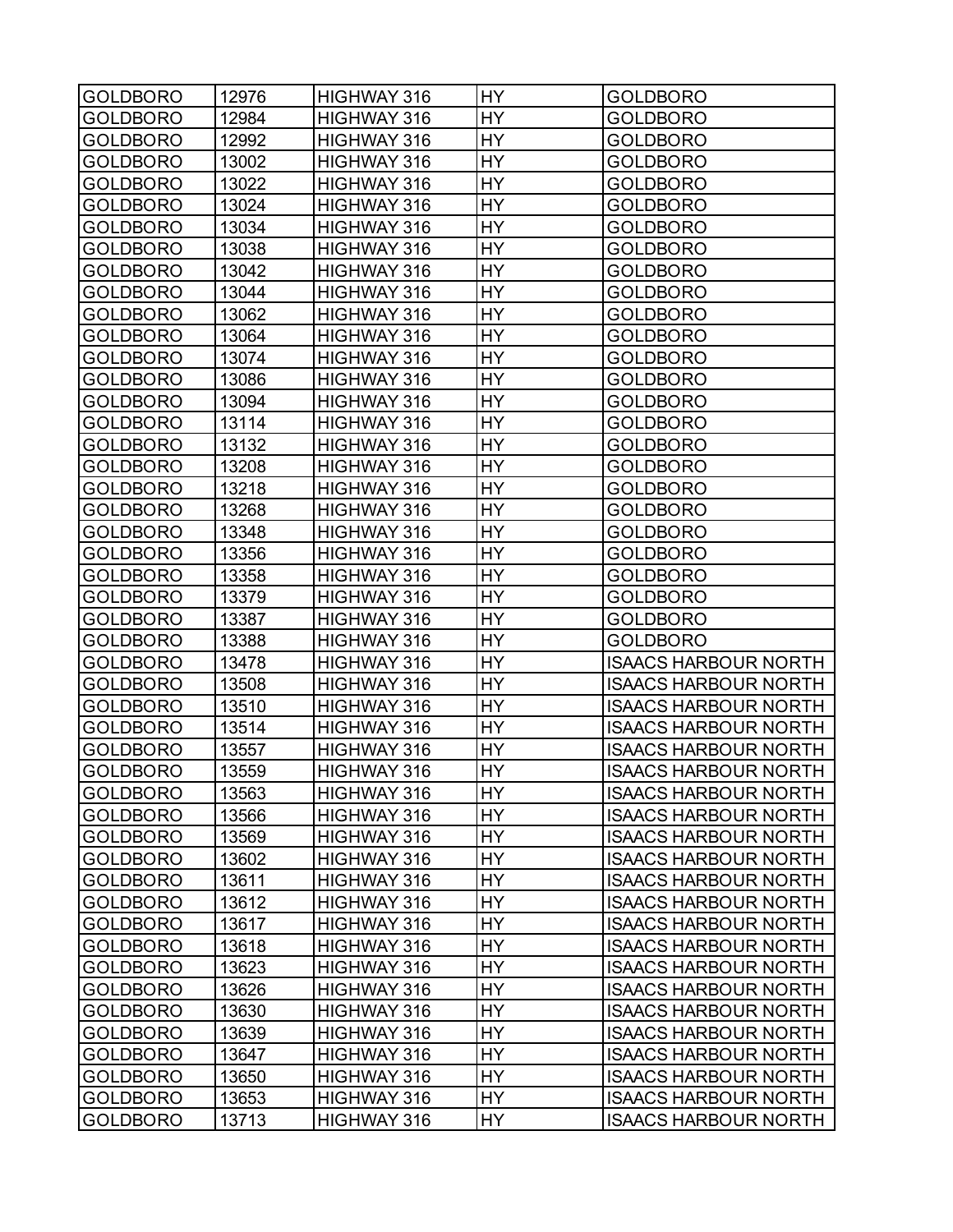| <b>GOLDBORO</b> | 13715       | <b>HIGHWAY 316</b>         | HY        | <b>ISAACS HARBOUR NORTH</b> |
|-----------------|-------------|----------------------------|-----------|-----------------------------|
|                 | 13717       |                            | <b>HY</b> |                             |
| <b>GOLDBORO</b> |             | HIGHWAY 316                |           | <b>ISAACS HARBOUR NORTH</b> |
| GOLDBORO        | 13738       | HIGHWAY 316                | HY        | <b>ISAACS HARBOUR NORTH</b> |
| GOLDBORO        | 13750       | HIGHWAY 316                | HY        | <b>ISAACS HARBOUR NORTH</b> |
| GOLDBORO        | 13752       | HIGHWAY 316                | HY        | <b>ISAACS HARBOUR NORTH</b> |
| GOLDBORO        | 13755       | HIGHWAY 316                | HY        | <b>ISAACS HARBOUR NORTH</b> |
| <b>GOLDBORO</b> | 13816       | HIGHWAY 316                | HY        | <b>ISAACS HARBOUR NORTH</b> |
| <b>GOLDBORO</b> | 13818       | HIGHWAY 316                | HY        | <b>ISAACS HARBOUR NORTH</b> |
| GOLDBORO        | 13833       | HIGHWAY 316                | HY        | <b>ISAACS HARBOUR NORTH</b> |
| <b>GOLDBORO</b> | 13946       | HIGHWAY 316                | HY        | <b>ISAACS HARBOUR NORTH</b> |
| GOLDBORO        | 13952       | HIGHWAY 316                | HY        | <b>ISAACS HARBOUR NORTH</b> |
| GOLDBORO        | 13970       | HIGHWAY 316                | HY        | <b>ISAACS HARBOUR NORTH</b> |
| <b>GOLDBORO</b> | 14002       | HIGHWAY 316                | HY        | <b>ISAACS HARBOUR NORTH</b> |
| GOLDBORO        | 14062       | HIGHWAY 316                | HY        | <b>ISAACS HARBOUR NORTH</b> |
| GOLDBORO        | 14070       | HIGHWAY 316                | HY        | <b>ISAACS HARBOUR NORTH</b> |
| GOLDBORO        | 14072       | HIGHWAY 316                | HY        | <b>ISAACS HARBOUR NORTH</b> |
| GOLDBORO        | 14145       | HIGHWAY 316                | HY        | <b>ISAACS HARBOUR NORTH</b> |
| GOLDBORO        | 10          | <b>IRVINGS</b>             | LN        | <b>GOLDBORO</b>             |
| <b>GOLDBORO</b> | 19          | <b>IRVINGS</b>             | LN        | <b>GOLDBORO</b>             |
| GOLDBORO        | 29          | <b>IRVINGS</b>             | LN        | <b>GOLDBORO</b>             |
| <b>GOLDBORO</b> | $\mathbf 2$ | <b>ISAACS HARBOUR</b>      | <b>RD</b> | <b>ISAACS HARBOUR NORTH</b> |
| <b>GOLDBORO</b> | 3           | <b>ISAACS HARBOUR</b>      | <b>RD</b> | <b>ISAACS HARBOUR NORTH</b> |
| GOLDBORO        | 17          | <b>ISAACS HARBOUR</b>      | <b>RD</b> | <b>ISAACS HARBOUR NORTH</b> |
| GOLDBORO        | 20          | <b>ISAACS HARBOUR</b>      | <b>RD</b> | <b>ISAACS HARBOUR NORTH</b> |
| <b>GOLDBORO</b> | 28          | <b>ISAACS HARBOUR</b>      | <b>RD</b> | <b>ISAACS HARBOUR NORTH</b> |
| <b>GOLDBORO</b> | 35          | <b>ISAACS HARBOUR</b>      | <b>RD</b> | <b>ISAACS HARBOUR NORTH</b> |
|                 | 37          |                            | <b>RD</b> |                             |
| GOLDBORO        |             | <b>ISAACS HARBOUR</b>      |           | <b>ISAACS HARBOUR NORTH</b> |
| <b>GOLDBORO</b> | 38          | <b>ISAACS HARBOUR</b>      | <b>RD</b> | <b>ISAACS HARBOUR NORTH</b> |
| <b>GOLDBORO</b> | 41          | <b>ISAACS HARBOUR</b>      | <b>RD</b> | <b>ISAACS HARBOUR</b>       |
| GOLDBORO        | 42          | <b>ISAACS HARBOUR</b>      | <b>RD</b> | <b>ISAACS HARBOUR NORTH</b> |
| <b>GOLDBORO</b> | 49          | <b>ISAACS HARBOUR</b>      | <b>RD</b> | <b>ISAACS HARBOUR</b>       |
| <b>GOLDBORO</b> | 56          | <b>ISAACS HARBOUR IRD</b>  |           | <b>ISAACS HARBOUR</b>       |
| <b>GOLDBORO</b> | 59          | <b>ISAACS HARBOUR RD</b>   |           | <b>ISAACS HARBOUR</b>       |
| <b>GOLDBORO</b> | 68          | <b>ISAACS HARBOUR   RD</b> |           | <b>ISAACS HARBOUR</b>       |
| <b>GOLDBORO</b> | 71          | <b>ISAACS HARBOUR RD</b>   |           | <b>ISAACS HARBOUR</b>       |
| <b>GOLDBORO</b> | 74          | <b>ISAACS HARBOUR RD</b>   |           | <b>ISAACS HARBOUR</b>       |
| <b>GOLDBORO</b> | 86          | ISAACS HARBOUR  RD         |           | <b>ISAACS HARBOUR</b>       |
| <b>GOLDBORO</b> | 92          | <b>ISAACS HARBOUR IRD</b>  |           | <b>ISAACS HARBOUR</b>       |
| <b>GOLDBORO</b> | 107         | <b>ISAACS HARBOUR RD</b>   |           | <b>ISAACS HARBOUR</b>       |
| <b>GOLDBORO</b> | 110         | ISAACS HARBOUR  RD         |           | <b>ISAACS HARBOUR</b>       |
| <b>GOLDBORO</b> | 140         | <b>ISAACS HARBOUR   RD</b> |           | <b>ISAACS HARBOUR</b>       |
| <b>GOLDBORO</b> | 196         | <b>ISAACS HARBOUR   RD</b> |           | <b>ISAACS HARBOUR</b>       |
| <b>GOLDBORO</b> | 198         | ISAACS HARBOUR  RD         |           | <b>ISAACS HARBOUR</b>       |
| <b>GOLDBORO</b> | 204         | <b>ISAACS HARBOUR   RD</b> |           | <b>ISAACS HARBOUR</b>       |
| <b>GOLDBORO</b> | 214         | <b>ISAACS HARBOUR RD</b>   |           | <b>ISAACS HARBOUR</b>       |
| <b>GOLDBORO</b> | 220         | ISAACS HARBOUR  RD         |           | <b>ISAACS HARBOUR</b>       |
| <b>GOLDBORO</b> | 242         | <b>ISAACS HARBOUR   RD</b> |           | <b>ISAACS HARBOUR</b>       |
| <b>GOLDBORO</b> | 244         | <b>ISAACS HARBOUR RD</b>   |           | <b>ISAACS HARBOUR</b>       |
|                 |             |                            |           |                             |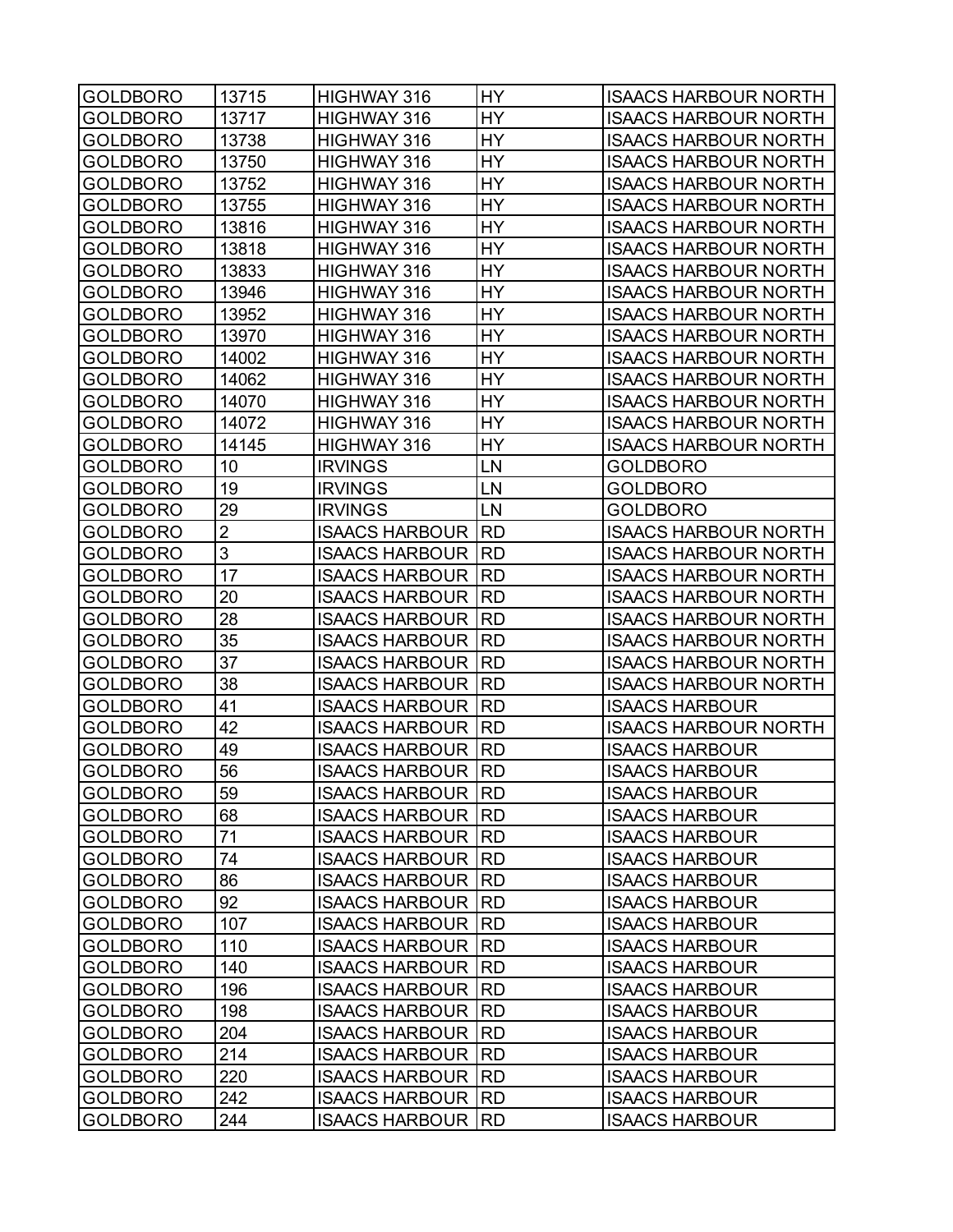| <b>GOLDBORO</b> | 278 | <b>ISAACS HARBOUR</b>    | <b>RD</b> | <b>ISAACS HARBOUR</b> |
|-----------------|-----|--------------------------|-----------|-----------------------|
| <b>GOLDBORO</b> | 280 | <b>ISAACS HARBOUR</b>    | <b>RD</b> | <b>ISAACS HARBOUR</b> |
| <b>GOLDBORO</b> | 286 | <b>ISAACS HARBOUR</b>    | <b>RD</b> | <b>ISAACS HARBOUR</b> |
| <b>GOLDBORO</b> | 288 | <b>ISAACS HARBOUR</b>    | <b>RD</b> | <b>ISAACS HARBOUR</b> |
| <b>GOLDBORO</b> | 304 | <b>ISAACS HARBOUR</b>    | <b>RD</b> | <b>ISAACS HARBOUR</b> |
| <b>GOLDBORO</b> | 312 | <b>ISAACS HARBOUR</b>    | <b>RD</b> | <b>ISAACS HARBOUR</b> |
| GOLDBORO        | 322 | <b>ISAACS HARBOUR</b>    | <b>RD</b> | <b>ISAACS HARBOUR</b> |
| <b>GOLDBORO</b> | 324 | <b>ISAACS HARBOUR</b>    | <b>RD</b> | <b>ISAACS HARBOUR</b> |
| <b>GOLDBORO</b> | 330 | <b>ISAACS HARBOUR</b>    | <b>RD</b> | <b>ISAACS HARBOUR</b> |
| <b>GOLDBORO</b> | 344 | <b>ISAACS HARBOUR</b>    | <b>RD</b> | <b>ISAACS HARBOUR</b> |
| <b>GOLDBORO</b> | 347 | <b>ISAACS HARBOUR</b>    | <b>RD</b> | <b>ISAACS HARBOUR</b> |
| <b>GOLDBORO</b> | 348 | <b>ISAACS HARBOUR</b>    | <b>RD</b> | <b>ISAACS HARBOUR</b> |
| <b>GOLDBORO</b> | 350 | <b>ISAACS HARBOUR</b>    | <b>RD</b> | <b>ISAACS HARBOUR</b> |
| <b>GOLDBORO</b> | 356 | <b>ISAACS HARBOUR</b>    | <b>RD</b> | <b>ISAACS HARBOUR</b> |
| <b>GOLDBORO</b> | 362 | <b>ISAACS HARBOUR</b>    | <b>RD</b> | <b>ISAACS HARBOUR</b> |
| <b>GOLDBORO</b> | 366 | <b>ISAACS HARBOUR</b>    | <b>RD</b> | <b>ISAACS HARBOUR</b> |
| <b>GOLDBORO</b> | 380 | <b>ISAACS HARBOUR</b>    | <b>RD</b> | <b>ISAACS HARBOUR</b> |
| <b>GOLDBORO</b> | 382 | <b>ISAACS HARBOUR</b>    | <b>RD</b> | <b>ISAACS HARBOUR</b> |
| <b>GOLDBORO</b> | 394 | <b>ISAACS HARBOUR</b>    | <b>RD</b> | <b>ISAACS HARBOUR</b> |
| <b>GOLDBORO</b> | 403 | <b>ISAACS HARBOUR</b>    | <b>RD</b> | <b>ISAACS HARBOUR</b> |
| <b>GOLDBORO</b> | 404 | <b>ISAACS HARBOUR</b>    | <b>RD</b> | <b>ISAACS HARBOUR</b> |
| GOLDBORO        | 428 | <b>ISAACS HARBOUR</b>    | <b>RD</b> | <b>ISAACS HARBOUR</b> |
| <b>GOLDBORO</b> | 430 | <b>ISAACS HARBOUR</b>    | <b>RD</b> | <b>ISAACS HARBOUR</b> |
| <b>GOLDBORO</b> | 436 | <b>ISAACS HARBOUR</b>    | <b>RD</b> | <b>ISAACS HARBOUR</b> |
| <b>GOLDBORO</b> | 438 | <b>ISAACS HARBOUR</b>    | <b>RD</b> | <b>ISAACS HARBOUR</b> |
| <b>GOLDBORO</b> | 444 | <b>ISAACS HARBOUR</b>    | <b>RD</b> | <b>ISAACS HARBOUR</b> |
| <b>GOLDBORO</b> | 450 | <b>ISAACS HARBOUR</b>    | <b>RD</b> | <b>ISAACS HARBOUR</b> |
| <b>GOLDBORO</b> | 459 | <b>ISAACS HARBOUR</b>    | <b>RD</b> | <b>ISAACS HARBOUR</b> |
| <b>GOLDBORO</b> | 462 | <b>ISAACS HARBOUR</b>    | <b>RD</b> | <b>ISAACS HARBOUR</b> |
| <b>GOLDBORO</b> | 465 | <b>ISAACS HARBOUR</b>    | <b>RD</b> | <b>ISAACS HARBOUR</b> |
| <b>GOLDBORO</b> | 470 | <b>ISAACS HARBOUR</b>    | <b>RD</b> | <b>ISAACS HARBOUR</b> |
| <b>GOLDBORO</b> | 484 | <b>ISAACS HARBOUR</b>    | <b>RD</b> | <b>ISAACS HARBOUR</b> |
| <b>GOLDBORO</b> | 501 | <b>ISAACS HARBOUR RD</b> |           | <b>ISAACS HARBOUR</b> |
| <b>GOLDBORO</b> | 510 | <b>ISAACS HARBOUR  </b>  | <b>RD</b> | <b>ISAACS HARBOUR</b> |
| <b>GOLDBORO</b> | 530 | <b>ISAACS HARBOUR  </b>  | <b>RD</b> | <b>ISAACS HARBOUR</b> |
| <b>GOLDBORO</b> | 540 | <b>ISAACS HARBOUR</b>    | <b>RD</b> | <b>ISAACS HARBOUR</b> |
| <b>GOLDBORO</b> | 554 | <b>ISAACS HARBOUR</b>    | <b>RD</b> | <b>ISAACS HARBOUR</b> |
| <b>GOLDBORO</b> | 582 | <b>ISAACS HARBOUR</b>    | <b>RD</b> | <b>ISAACS HARBOUR</b> |
| <b>GOLDBORO</b> | 583 | <b>ISAACS HARBOUR</b>    | <b>RD</b> | <b>ISAACS HARBOUR</b> |
| <b>GOLDBORO</b> | 588 | <b>ISAACS HARBOUR</b>    | <b>RD</b> | <b>ISAACS HARBOUR</b> |
| <b>GOLDBORO</b> | 596 | <b>ISAACS HARBOUR</b>    | <b>RD</b> | <b>ISAACS HARBOUR</b> |
| <b>GOLDBORO</b> | 598 | <b>ISAACS HARBOUR</b>    | <b>RD</b> | <b>ISAACS HARBOUR</b> |
| <b>GOLDBORO</b> | 620 | <b>ISAACS HARBOUR</b>    | <b>RD</b> | <b>ISAACS HARBOUR</b> |
| <b>GOLDBORO</b> | 652 | <b>ISAACS HARBOUR</b>    | <b>RD</b> | <b>ISAACS HARBOUR</b> |
| <b>GOLDBORO</b> | 28  | <b>MACMILLAN HILL</b>    | <b>RD</b> | <b>ISAACS HARBOUR</b> |
| <b>GOLDBORO</b> | 33  | <b>MACMILLAN HILL</b>    | <b>RD</b> | <b>ISAACS HARBOUR</b> |
| <b>GOLDBORO</b> | 42  | <b>MACMILLAN HILL</b>    | <b>RD</b> | <b>ISAACS HARBOUR</b> |
| <b>GOLDBORO</b> | 45  | <b>MACMILLAN HILL</b>    | <b>RD</b> | <b>ISAACS HARBOUR</b> |